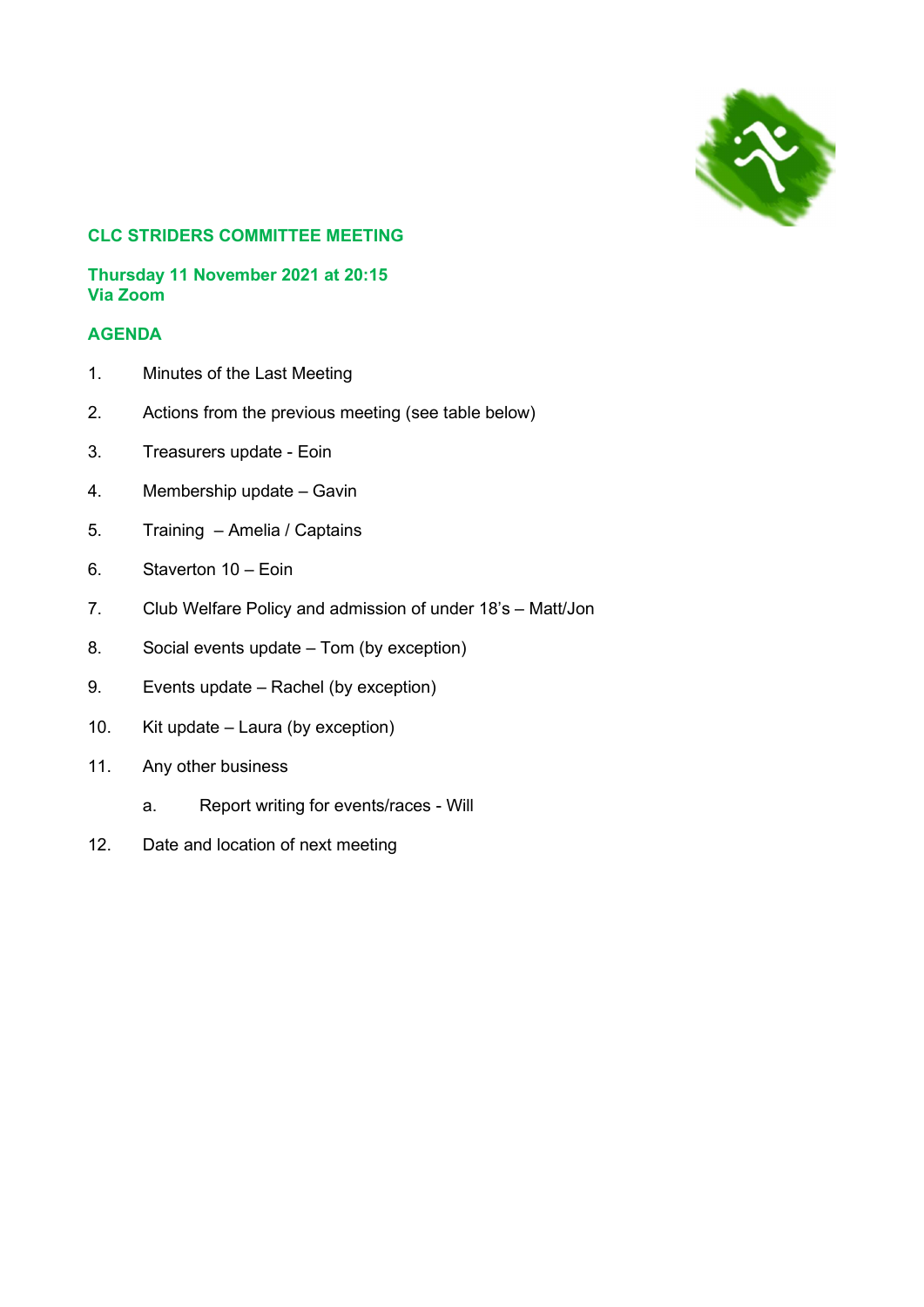

## CLC STRIDERS COMMITTEE MEETING

Thursday 11 November 2021 at 20:15 Via Zoom

# MINUTES

#### In attendance

Amelia Mullins Eoin McQuone Gavin Jerman Jon Howes (Chair) Laura Daubney Matt Ashman Rachel Vines Sophie Longmore Tom Kabala Will Pearce

#### **Apologies**

Karlien Heyrman

## 1. Minutes of the last meeting

The minutes of the last meeting were agreed and accepted as an accurate record. There were no further comments.

## 2. Actions from the previous meeting

See table at the end of the minutes for all completed and outstanding actions.

#### 3. Treasurer's update - Eoin

#### Bank Balances

|                | <b>Balance</b> | <b>Previous Balance</b> | <b>Movement</b> |
|----------------|----------------|-------------------------|-----------------|
| Main Account   | £6516.36       | £6476.86                |                 |
| Social Account | £179.00        | £339.00                 | ቶ160-           |

#### Notable Transactions since last meeting (14<sup>th</sup> Jan)

| <b>Date</b> | <b>Description</b>                               | <b>Payment</b> | <b>Receipt</b> |
|-------------|--------------------------------------------------|----------------|----------------|
| 01 Oct 21   | LIRF training for Andy Brookes and Paul Northrup | 280.00         |                |
| 01 Oct 21   | Midland Road Relays (Ladies)                     | 78.00          |                |
| 01 Oct 21   | Midland Road Relays (Men)                        | 55.00          |                |

**Others** Christmas meal - 9 People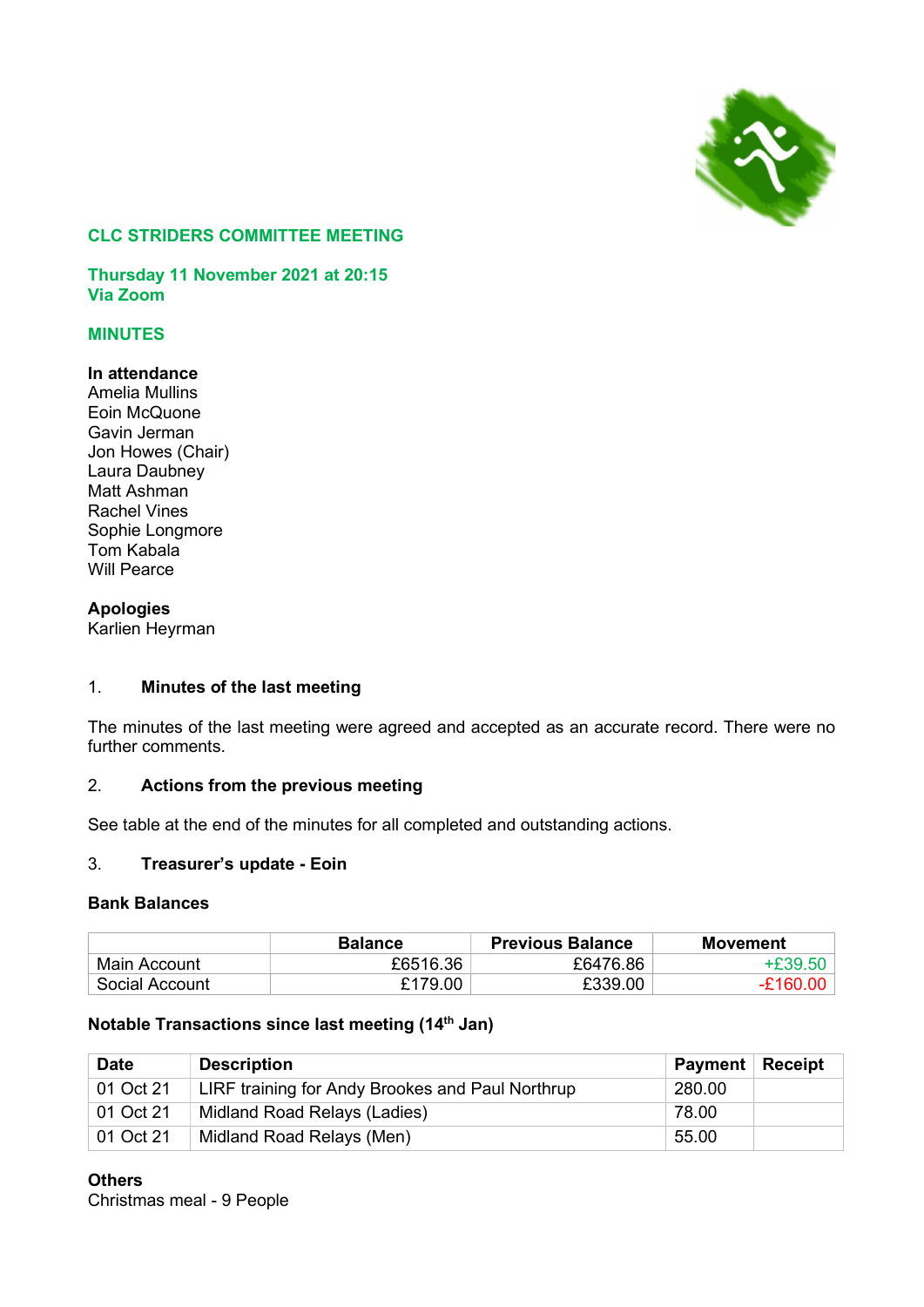# 4. Membership update – Gavin

Membership statistics @ 11 Nov 2021

- 101 athletes on the books (3 second claim)
- all athletes have paid membership fee and are registered with EA until 31 March 2022

Changes since Committee Meeting 16 September 2021

- 5 new members
- 6 resignations

England Athletics fees for 2022/23

- club affiliation fee will remain at £150.
- athlete registration fee will increase to £16 from £15 (first increase in 5 years.). We may need to incorporate this £1 increase into our 2022/23 club membership fees.

Action: decision to be taken at the January meeting re potential increase in membership fee.

#### 5. Training – Amelia

Training has continued on Mondays and Wednesdays, and we moved to the winter routes on Mondays, and the Honeybourne Line on Wednesdays, from the beginning of October. We continue to have good numbers for both sessions, with some new and returning members.

The Friday hill/off-road series was useful and thank you to Jon and Liza for taking those. However, the lack of daylight now and low attendance means that we're not carrying on with this at the moment.

Run Leaders has been asked to assist with organising the Monday runs for a month at a time; Rachel has taken this on in November and other Leaders have said they'll help at later dates. We will switch to different Monday routes to the current one at some point.

Andy Brookes and Paul Northup recently qualified as EA Leaders in Running Fitness and have been added to the list of Leaders on our website. Matt and Tim are still planning to undertake the CiRF course when there are suitable dates available.

Joel suggested to run a 5k time trial on a Wednesday evening to mix up the training. It was agreed to proceed with this in the next few weeks and run every few months.

CLC policy remains for the club not to meet inside on Monday/Wednesday evenings, they are however happy for members to meet just outside the entrance where it is better lit.

#### 6. Staverton 10 – Eoin

We have a provisional license and entries are open. We are waiting on an event adjudicator to confirm to get the full license as Graham Fletcher has stopped doing it, Claire Harrison has been asked as replacement. The event is provisional until an event adjudicator is confirmed.

Entries opened on Monday, there are 202 already. There is a plan to allocate a small number of free entries for elite runners.

The Police, Farm and Aviator have all confirmed it's ok. Local Event Medics have been booked for medical cover and a provisional booking has been made with AndyLoos for 5 portaloos.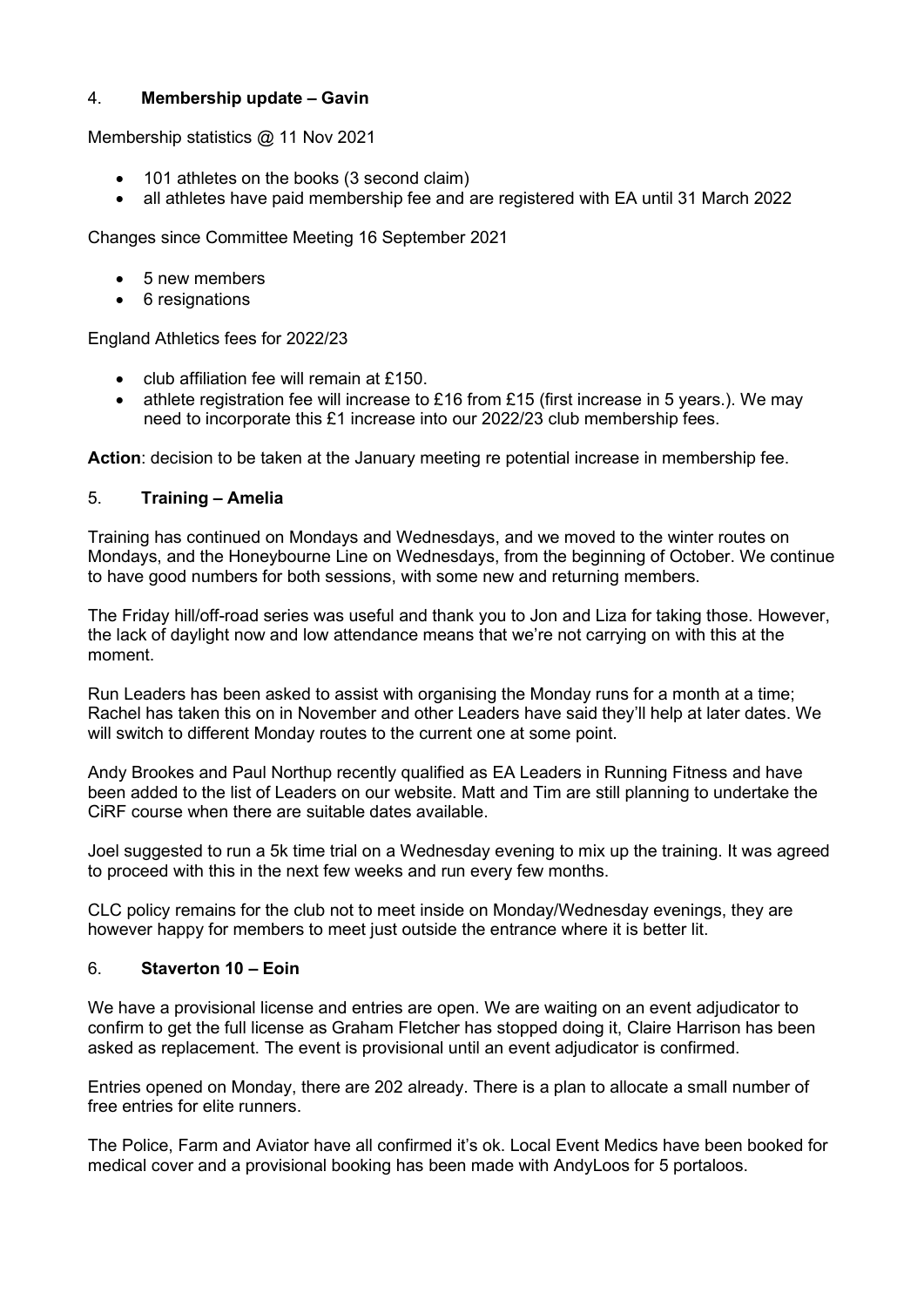Once again Lush Timing have been booked for chip timing and Up and Running will provide numbers

The decision has been taken not to offer mementos, and a small reduction in price has been made as a result (£14/16).

Decision also taken to offer Up and Running Vouchers instead of trophies (amount TBD when we finalize the accounts).

Runners are to be asked to bring their own water bottle but there will be one filling station at the Aviator along with some cups to use if people need them (but we are not advertising this).

All in all we are in decent shape – we just need the adjudicator to confirm.

#### 7. Club Welfare Policy and admission of under 18's

A draft Welfare Policy has been provided to the Committee for review and comment.

Feedback was received from Paul Northup in relation to the policy and suitability of the training undertaken by the club for 16-18 year olds. Consideration is needed to how the club can support this age group and ensure they are not over training or exceeding their capabilities.

It was suggested that if 16/17 year olds are accepted into the club that they have an induction with a Coach to ascertain their abilities, running routine and etc.

Consideration needs to be given as to whether it is really feasible to open membership to 16/17 year olds due to the burden this may place on trainers and individuals on the committee.

It was proposed that all LiFR and CiRF members provide the Club Secretary with their DBS certificates so a record can be maintained of those that hold it and associated renewal dates.

Action: Collect details and renewal dates of all DBS certified members. Matt/Gavin

It was agreed that the club will not lower the age of membership to 16, it was however agreed that the Committee would review requests for 16/17 year olds on a case-by-case basis to determine if we would be willing to allow them to train with the club.

Action: Make contact with England Athletics to ascertain how to proceed with membership for 16/17 year olds and associated insurance. Matt

Action: Make contact with parent of Thomas Whittaker re attendance at training. Matt

The Club Welfare Policy was accepted by the Committee and will be provided to members and made available on the club website.

#### 8. Social events update – Tom

No updates to social events; Christmas social in a couple of weeks is organised and looking like a good turn-out. Will look at further socials in the new year.

#### 9. Events update – Rachel

Nothing to report

#### 10. Kit update – Laura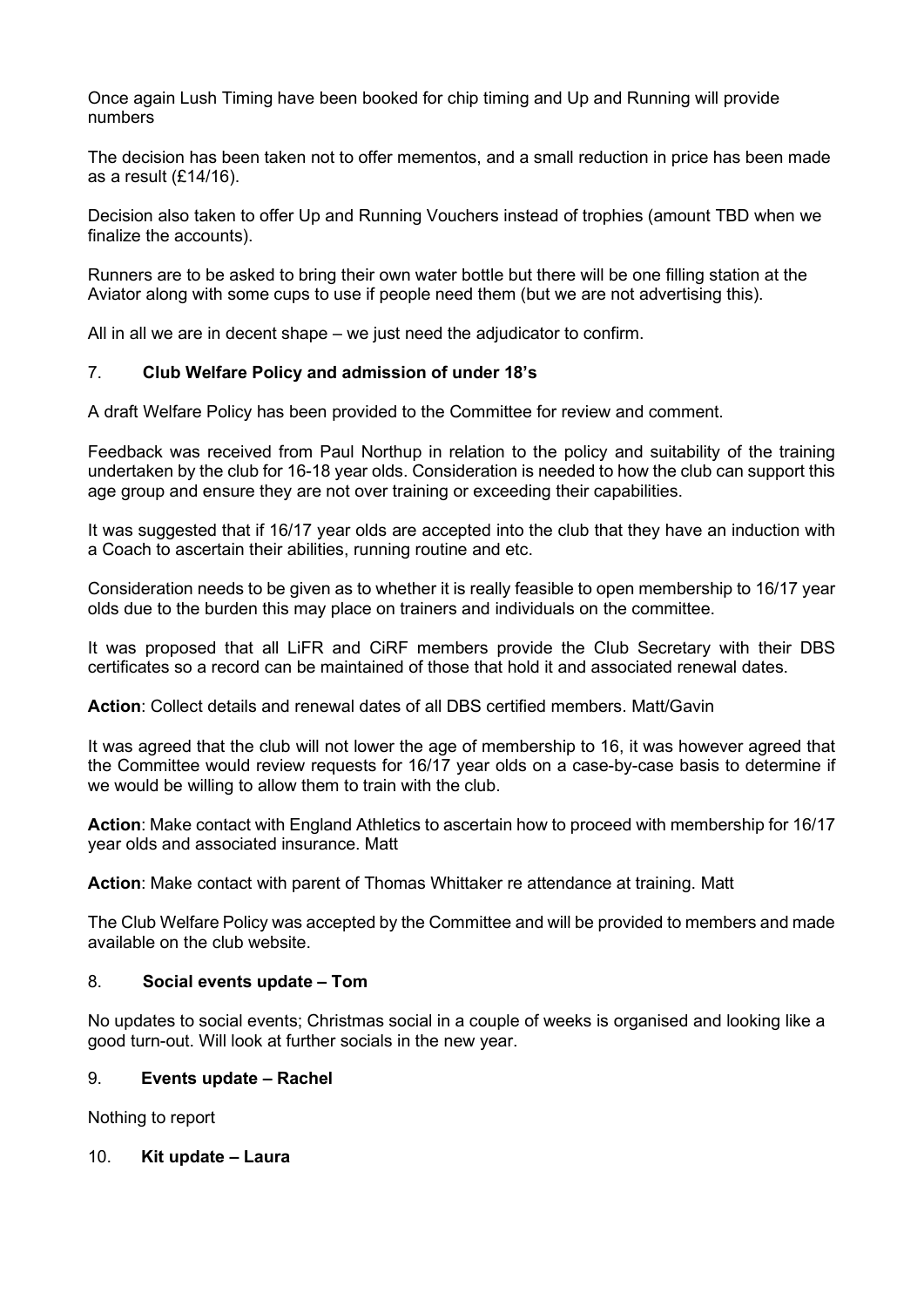Kit is now on the Gloucester Sports website for members to order. Joel is going to hold the mens kit and Rachel the womens kit for a few months whilst Laura is away.

Gloucester Sports are also looking at hoodies for the club and will provide a sample to try.

# 11. Any other business

## a. Report writing for events/races

It was noted that there have been limited reports on recent races and events which can be published on the website to members.

Action: Will to discuss with Paul N and determine if support can be provided to aid drafting of reports.

#### b. Parkrun takeover

Action: Jon to raise with Mat Benfield to do KGV towards end of February.

Matt A has spoken to Charlie at Pittville parkun and 12 February has been proposed, decided it would be preferable to move to April when it's back on the summer course, committee to progress.

### 12. Date and location of next meeting

Proposed dates for 2022 (subject to confirmation)

20 January 7 April (for awards) 19 May (AGM) 8 September 10 or 24 November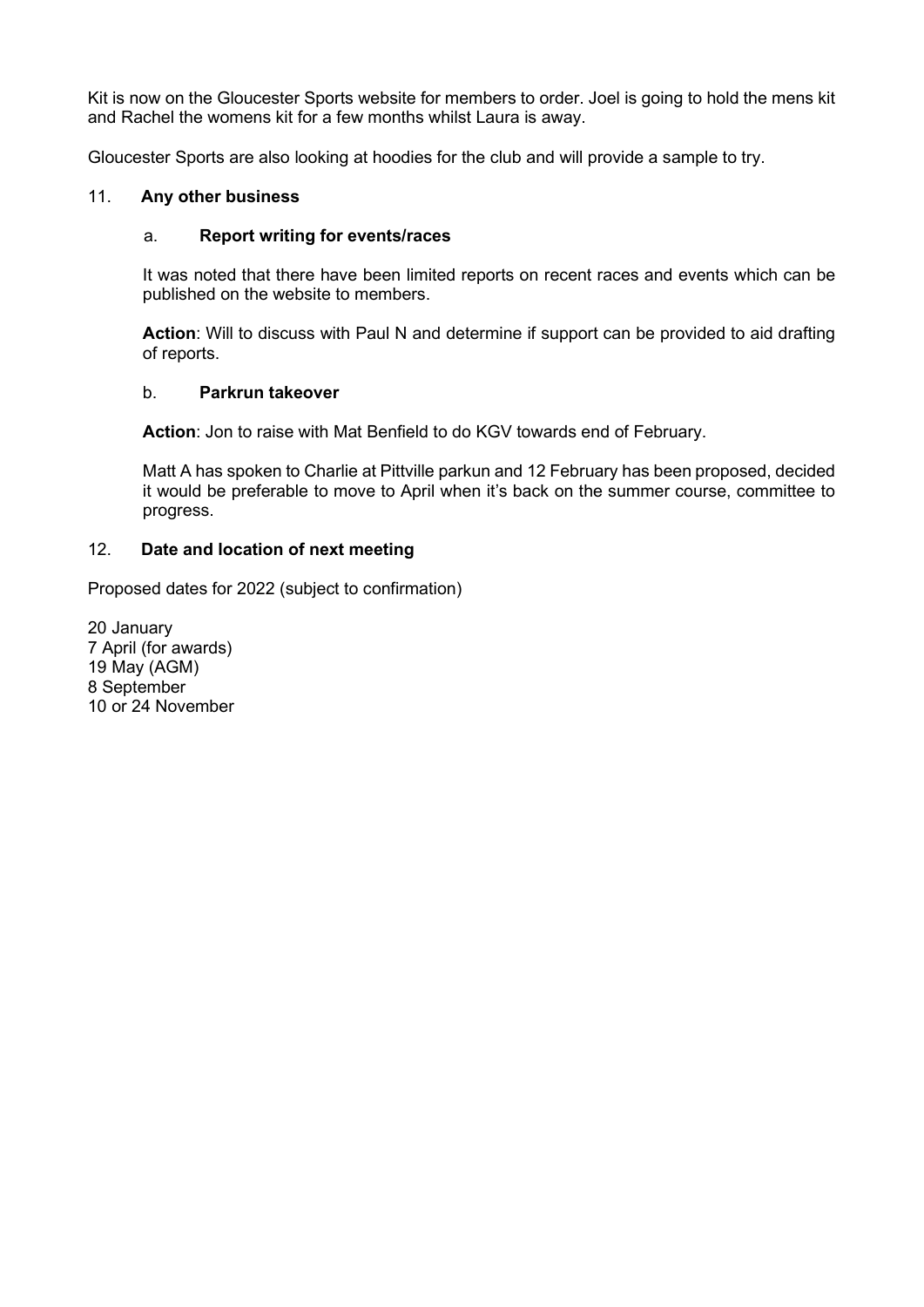# ACTIONS

| Date raised | <b>Action</b>                                                                                                                         | <b>Assigned to</b> | <b>Updates</b> |
|-------------|---------------------------------------------------------------------------------------------------------------------------------------|--------------------|----------------|
| 2020-01-15  | Consider GDPR requirements to ensure the club is adhering to the legislation.<br>Update to be provided to the next committee meeting. | Matt               | Complete       |
| 2020-09-16  | Draft a Member Welfare policy                                                                                                         | Matt               | Complete       |
| 2021-05-20  | Consider how to reconcile those members who attended Friday track training to check who<br>has/has not paid.                          | Eoin and Rachel    | Complete       |
| 2021-07-15  | Investigate options for a September and Christmas event.                                                                              | Tom                | Complete       |
| 2021-07-15  | Events to be added to the website once Rachel has completed the list.                                                                 | Rachel             | In progress    |
| 2021-09-16  | Commence preparation for running the race noting that the committee will monitor any changes<br>re Covid and etc.                     | Eoin               | Complete       |
| 2021-09-16  | Meet to discuss options for supporting coaches with Monday and Wednesday training sessions.                                           | Jon/Amelia         | Complete       |
| 2021-09-16  | Discuss options with Gloucester Sports re provision of all club kit.                                                                  | Laura              | Complete       |
| 2021-09-16  | Email members re kit available for purchase                                                                                           | Laura              | Complete       |
| 2021-09-16  | Chat with Mat B re KGV parkun takeover                                                                                                | Jon                |                |
| 2021-09-16  | Approach Charlie re Pittville parkun takeover                                                                                         | Matt               | Complete       |
| 2021-11-11  | Decision to be taken at the January meeting re potential increase in membership fee                                                   | Gavin              |                |
| 2021-11-11  | Collect details and renewal dates of all DBS certified members.                                                                       | Matt/Gavin         |                |
| 2021-11-11  | Make contact with England Athletics to ascertain how to proceed with membership for 16/17<br>year olds and associated insurance       | Matt               |                |
| 2021-11-11  | Make contact with parent of Thomas Whittaker re attendance at training                                                                | Matt               |                |